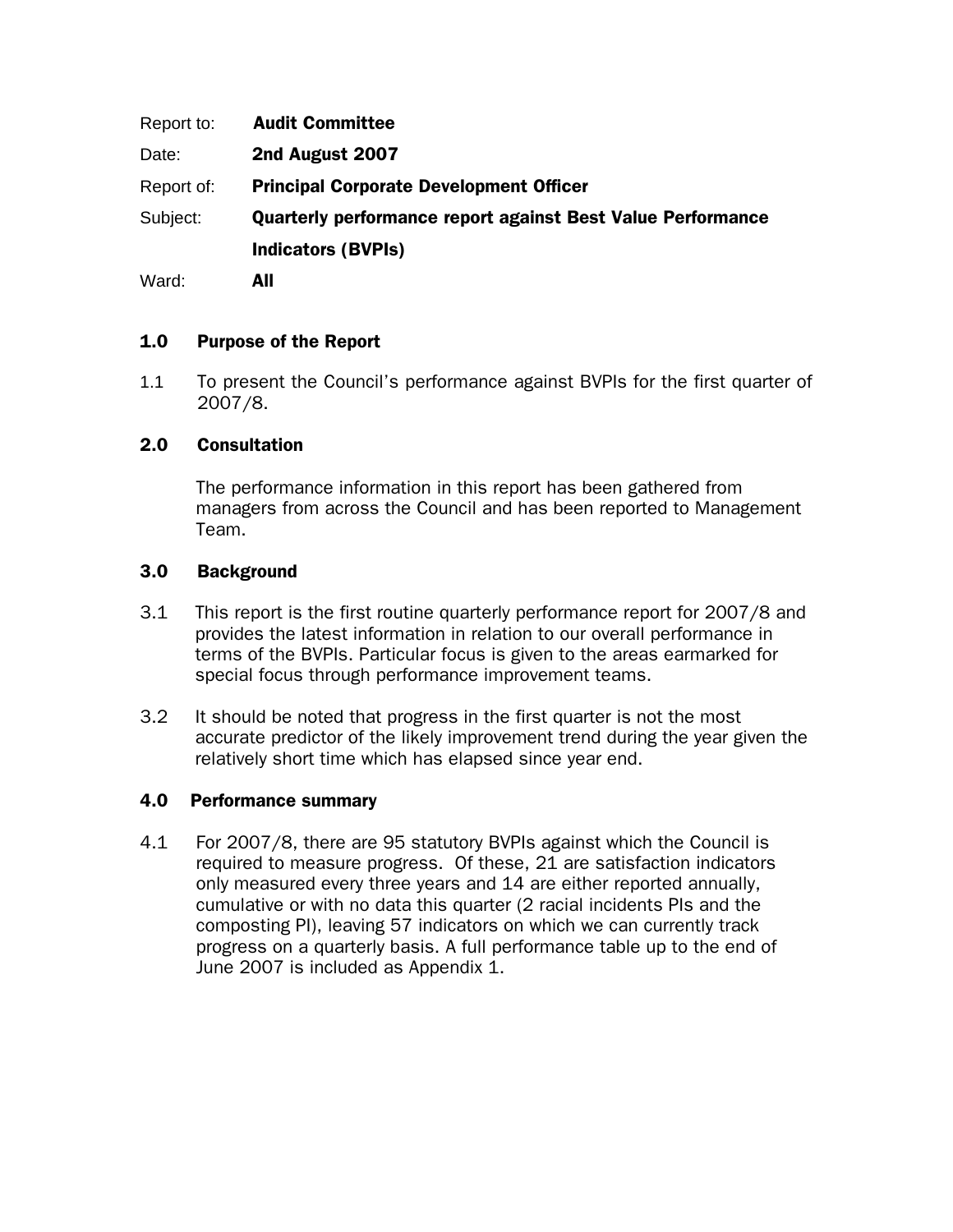#### Improvement





38 of the 58 trackable indicators (66%) are improving or static in top quartile.

Some areas showing good improvement include:

- Planning- a very good start to the year, with significant improvement in performance across all PIs, including turnround times for majors, minors and others and planning appeals upheld (standing at 0%).
- BV8 and BV9- % of invoices paid on time and % of Council Tax collected. Both hitting the target set and showing improvement on 2006/7
- BV66b- tenants with rent arrears- at just over 5%, exceeding its target and showing a 3.5% improvement on last year's performance
- BV212 Relet times- performance for the first quarter is 45 days, an improvement of 15 days on the 2006/7 outturn and out of bottom quartile
- BV82a Recycling rate, at 15% exceeds its target and shows an improvement on last years' performance
- BV84b % change from the previous year in kilos of waste collected per head of population- a significant reduction of 34.98%
- BV218b Abandoned vehicles removed within 24 hours- performance is standing at 100%, well into top quartile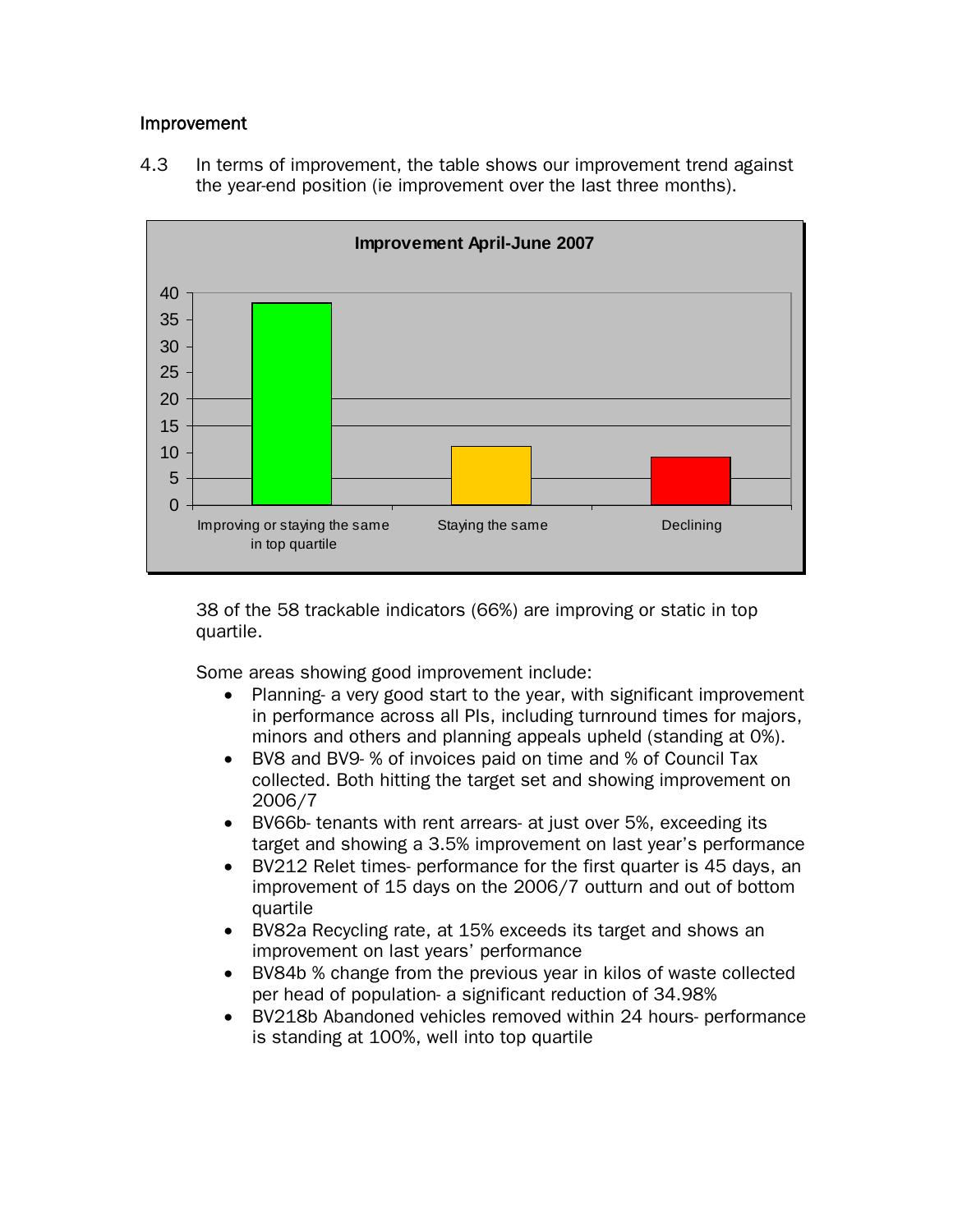## Hitting our targets



4.4 The following graph shows how well we are performing in hitting the targets we have set for ourselves.

- 4.5 Most areas of performance are on track at this early stage in the year. Areas falling short, which may merit further attention, are:
	- BV12 Sickness levels, which at 9.27% are short of the 8% target and higher than the 2006/7 outturn. There are currently a larger than usual number of long term absence cases amongst our employees, which are being dealt with in accordance with the agreed mechanisms, but which are affecting the overall figures.
	- BV156 Buildings open to the public accessible by disabled people (see Areas Identified for Particular Focus below)
	- BV66a, proportion of rent collected- at 94%, well short of the 99.53% target. Although this is generally expected at this early stage due to the inclusion of previous arrears.
	- BV78a Average time to process new benefit claims- at 30.67 days, short of the 25 day target. This is not unusual at the start of the new year, and is partly due to the closedown at year end which results in a backlog of cases, however, figures show that this result compares favourably with previous years, and most up to date figures show an improvement since the end of the first quarter
	- BV79bi Housing benefit overpayments recovered as a % of all recoverable HB overpayments- at 50.48%, 5% short of the target. The introduction of a new system of recovering overpayments has already shown improvements and this trend should continue.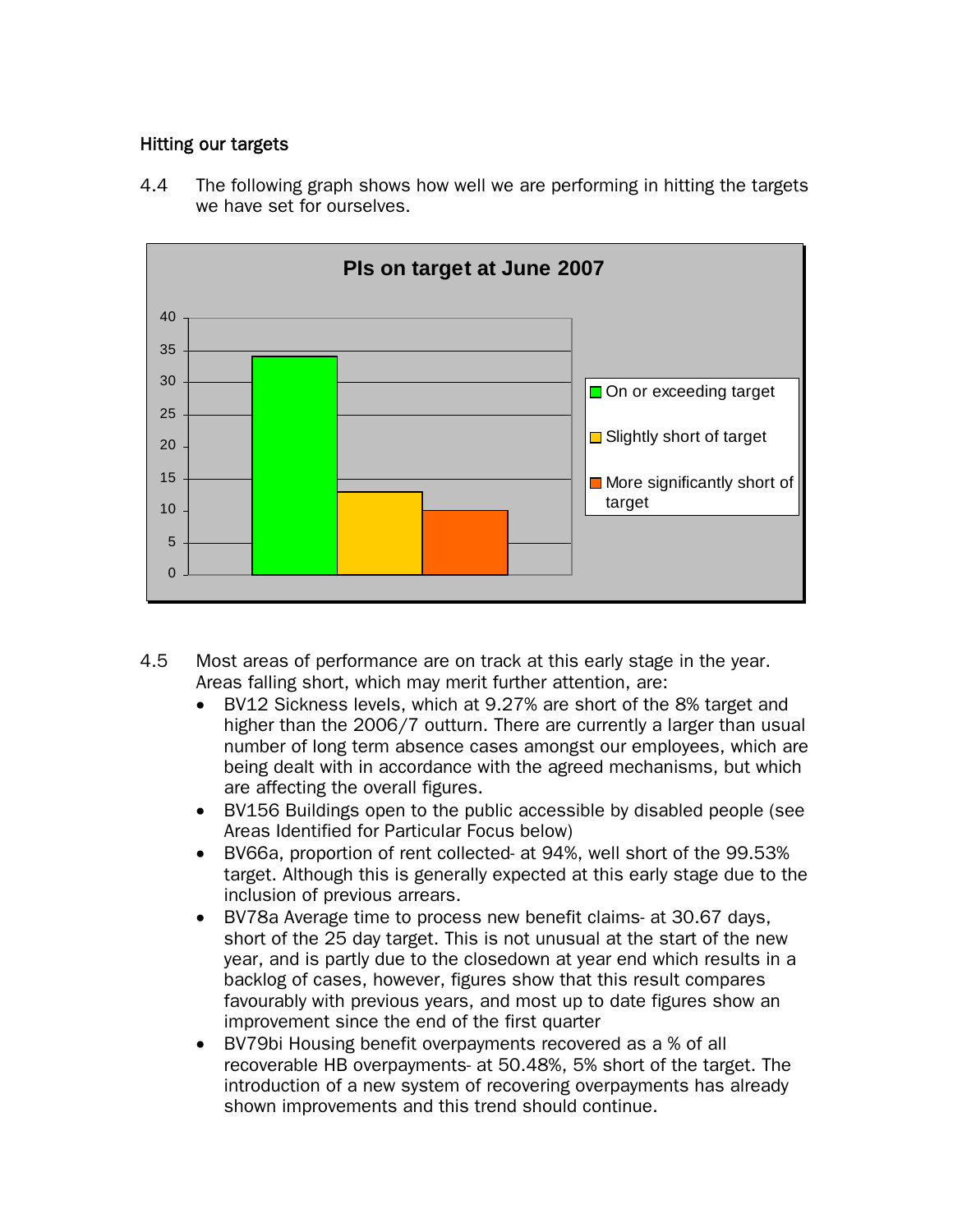- BV79bii HB overpayments recovered as % of total HB overpayments outstanding at start of year plus those identified during the year- at 25%, 15% short of the 40% target. It is expected that this figure will improve as we move through the rest of the year, to be monitored.
- BV126 Domestic burglaries per 1000 population- target 11.6, actual 15.7. Reports from the Police Service show an increased number of incidents of "bogus" callers; campaigns are currently underway to raise the awareness of household security measures, and to stress the importance of ensuring the identity of callers to homes is checked. Thefts of metals from void properties have also contributed to this increase in the first quarter.
- BV 127a Violent crimes per 1000 population- target 10.2, actual 15.5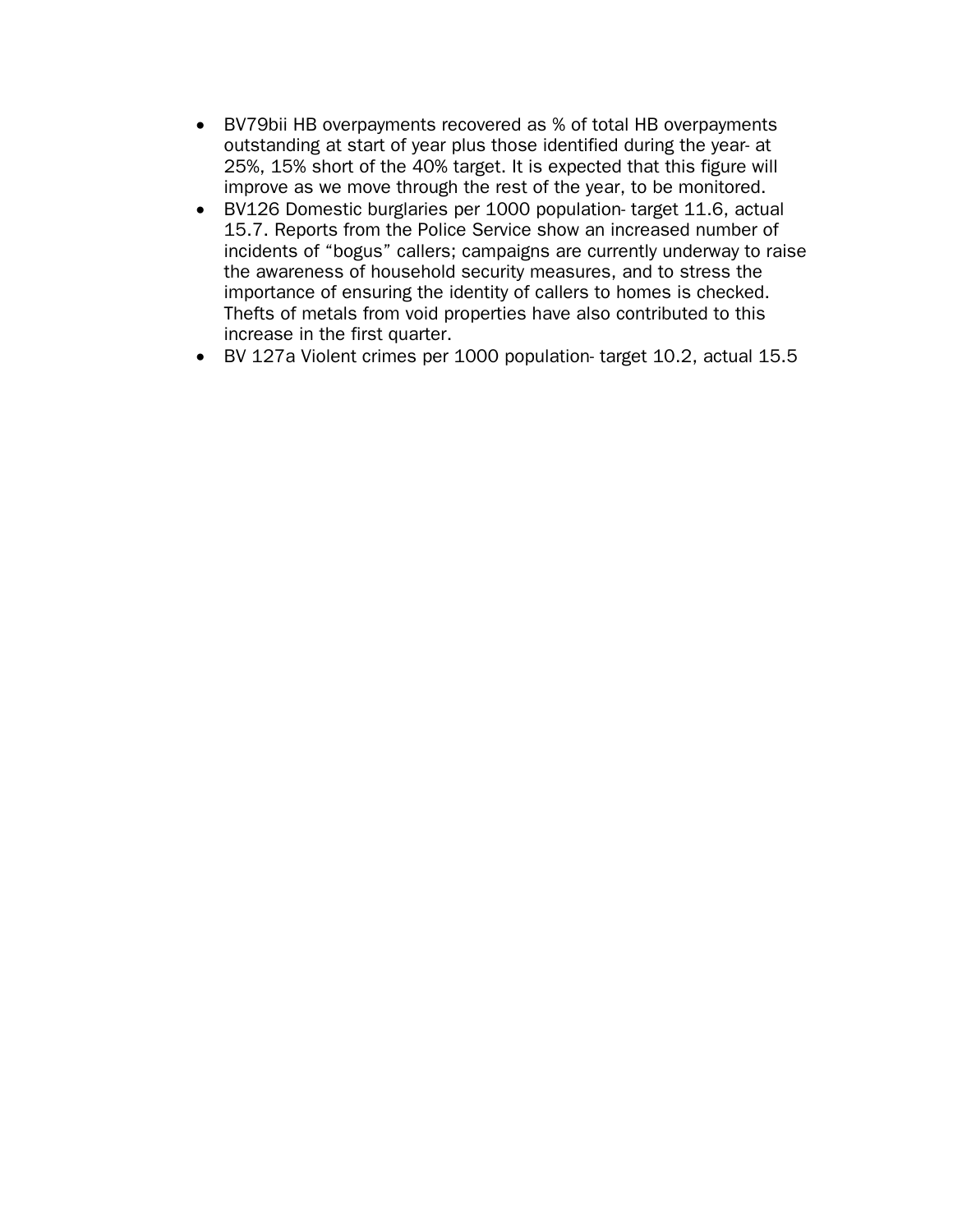## Hitting top quartile

4.6 The Council has identified 13 PIs it intends to move into top quartile during 2007/8, alongside PIs already achieving top quartile performance. Targets have been set for these PIs which would achieve top quartile performance based on current quartile scores. This is in order to deliver our corporate plan target for top quartile performance. It is particularly important that these PIs achieve the targets set. Whilst the first quarter is very early in the year, the current picture is positive:

| Pls where we wish to retain top quartile performance in 2007/8 |              |                   |  |  |  |  |  |
|----------------------------------------------------------------|--------------|-------------------|--|--|--|--|--|
| PI                                                             | Top quartile | On target to hit  |  |  |  |  |  |
|                                                                | performance  | this?             |  |  |  |  |  |
| 82bi Composting rate                                           | 20%          | Data awaited      |  |  |  |  |  |
| 217 % of Pollution Control                                     | 100%         | Collected         |  |  |  |  |  |
| improvements completed on time                                 |              | annually          |  |  |  |  |  |
| 91a % of population served by a                                | 100%         | $\sqrt{100\%}$    |  |  |  |  |  |
| kerbside collection                                            |              |                   |  |  |  |  |  |
| 91b % of residents served by a kerbside                        | 100%         | $\sqrt{100\%}$    |  |  |  |  |  |
| collection of at least 2 recyclates                            |              |                   |  |  |  |  |  |
| 199d flytipping performance                                    | $\mathbf{1}$ | $\sqrt{1}$        |  |  |  |  |  |
| BV166 Performance against Checklist of                         | 100%         | $\sqrt{100\%}$    |  |  |  |  |  |
| <b>Environmental Health Best Practice</b>                      |              |                   |  |  |  |  |  |
| BV175 Racial incidents resulting in                            | 100%         | No incidents      |  |  |  |  |  |
| further action                                                 |              | reported in first |  |  |  |  |  |
|                                                                |              | quarter           |  |  |  |  |  |
| BVPI8- Invoices paid on time                                   | 97.3%        | $\sqrt{99.36\%}$  |  |  |  |  |  |
| BVPI11c- Top earners who are disabled                          | 5.91%        | $\sqrt{6.98\%}$   |  |  |  |  |  |
| BVPI 78B - Change of circumstances                             | 8.5 days     | $\sqrt{6.6}$ days |  |  |  |  |  |
| turnaround                                                     |              |                   |  |  |  |  |  |
| BVPI64- Private sector dwellings returned                      | 38           | 22 (Cumulative)   |  |  |  |  |  |
| to occ/demolished                                              |              |                   |  |  |  |  |  |
| BVPI183b- Ave length of stay in hostels                        | 0            | $\sqrt{0}$        |  |  |  |  |  |
| BVPI205- Planning quality checklist                            | 94.4%        | $\sqrt{100\%}$    |  |  |  |  |  |
| compliance                                                     |              |                   |  |  |  |  |  |
| BVPI106- New homes on brownfield land                          | 89.67%       | $\sqrt{89.36\%}$  |  |  |  |  |  |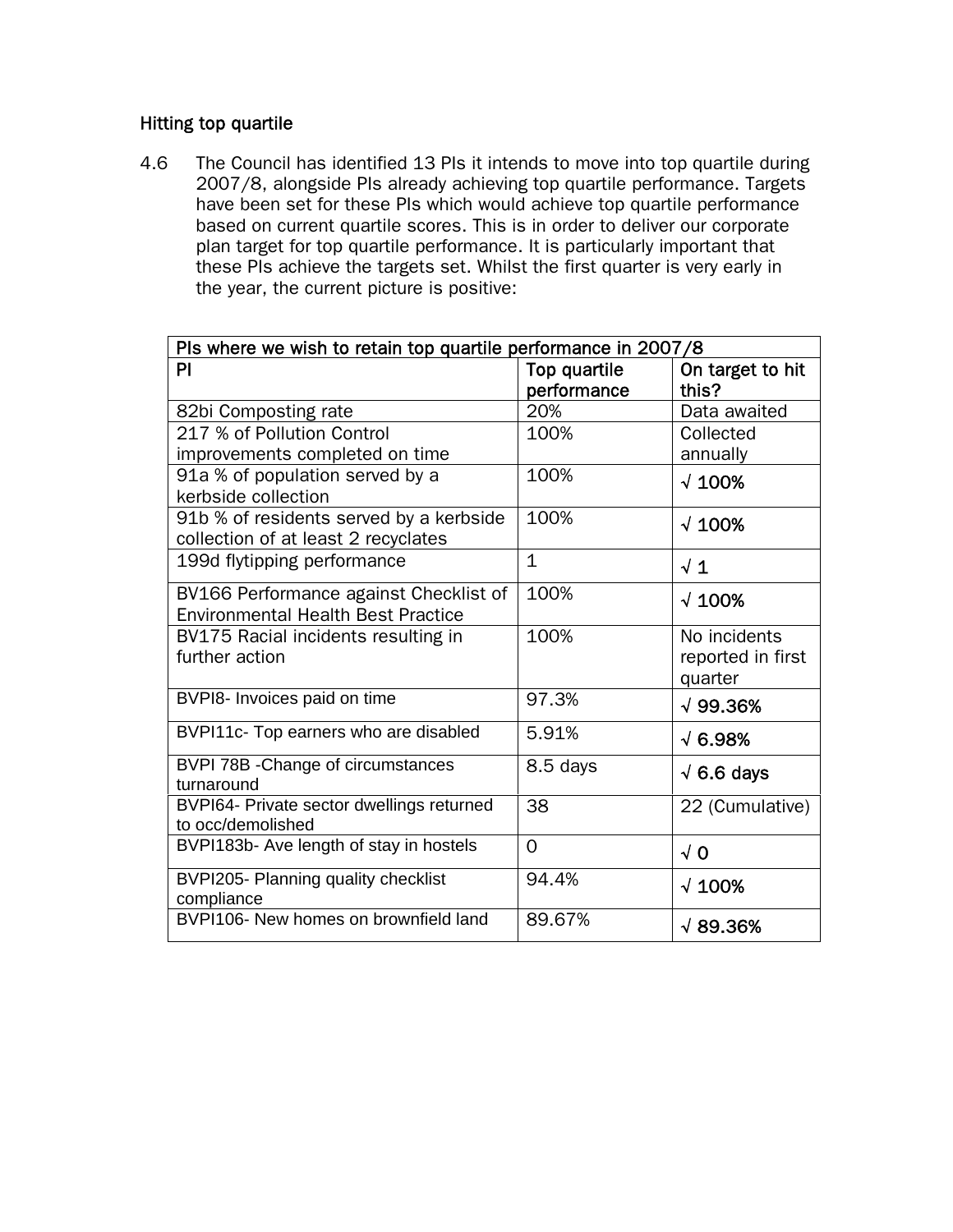| Additional PIs we wish to hit top quartile in 2007/8                   |                             |                           |  |  |  |  |  |
|------------------------------------------------------------------------|-----------------------------|---------------------------|--|--|--|--|--|
| PI                                                                     | Top quartile<br>performance | On target to hit<br>this? |  |  |  |  |  |
| 218a abandoned vehicles investigated<br>within 24 hours                | 96.12%                      | $\sqrt{97.22\%}$          |  |  |  |  |  |
| 218b abandoned vehicles removed<br>within 24 hours                     | 93.95%                      | $\sqrt{100\%}$            |  |  |  |  |  |
| BVPI 12 - Av working days lost due to<br>sickness                      | 8.29                        | X 9.27                    |  |  |  |  |  |
| BVPI 14 - Early retirements as % of<br>workforce                       | 0%                          | $\sqrt{0\%}$              |  |  |  |  |  |
| BVPI 76C - No of investigations per<br>1,000 caseload                  | N/a                         | 22.31<br>Cumulative       |  |  |  |  |  |
| BVPI 76D - No of prosecutions/sanctions<br>per 1,000 caseload          | N/a                         | 2.14<br>Cumulative        |  |  |  |  |  |
| <b>BVPI 78 a Benefits -New claims</b><br>turnaround                    | $25.5$ days                 | X 30.67 days              |  |  |  |  |  |
| BVPI 79a- Accuracy of processing                                       | 99%                         | $\sqrt{100\%}$            |  |  |  |  |  |
| <b>BVPI66a-Rent collected</b>                                          | 98.84%                      | X94%                      |  |  |  |  |  |
| BV166c- Arrears tenants with notices                                   | 13.55%                      | $\sqrt{9.61\%}$           |  |  |  |  |  |
| BVPI166d- Arrears tenants evicted                                      | 0.15%                       | $\sqrt{0.07\%}$           |  |  |  |  |  |
| BVPI204 Planning appeals allowed                                       | 24%                         | $\sqrt{0\%}$              |  |  |  |  |  |
| BVPI219b-% designated conservation<br>areas with a character appraisal | 26%                         | $\sqrt{50\%}$             |  |  |  |  |  |

There are three areas, shown in blue, which need attention if the top quartile target is to be achieved.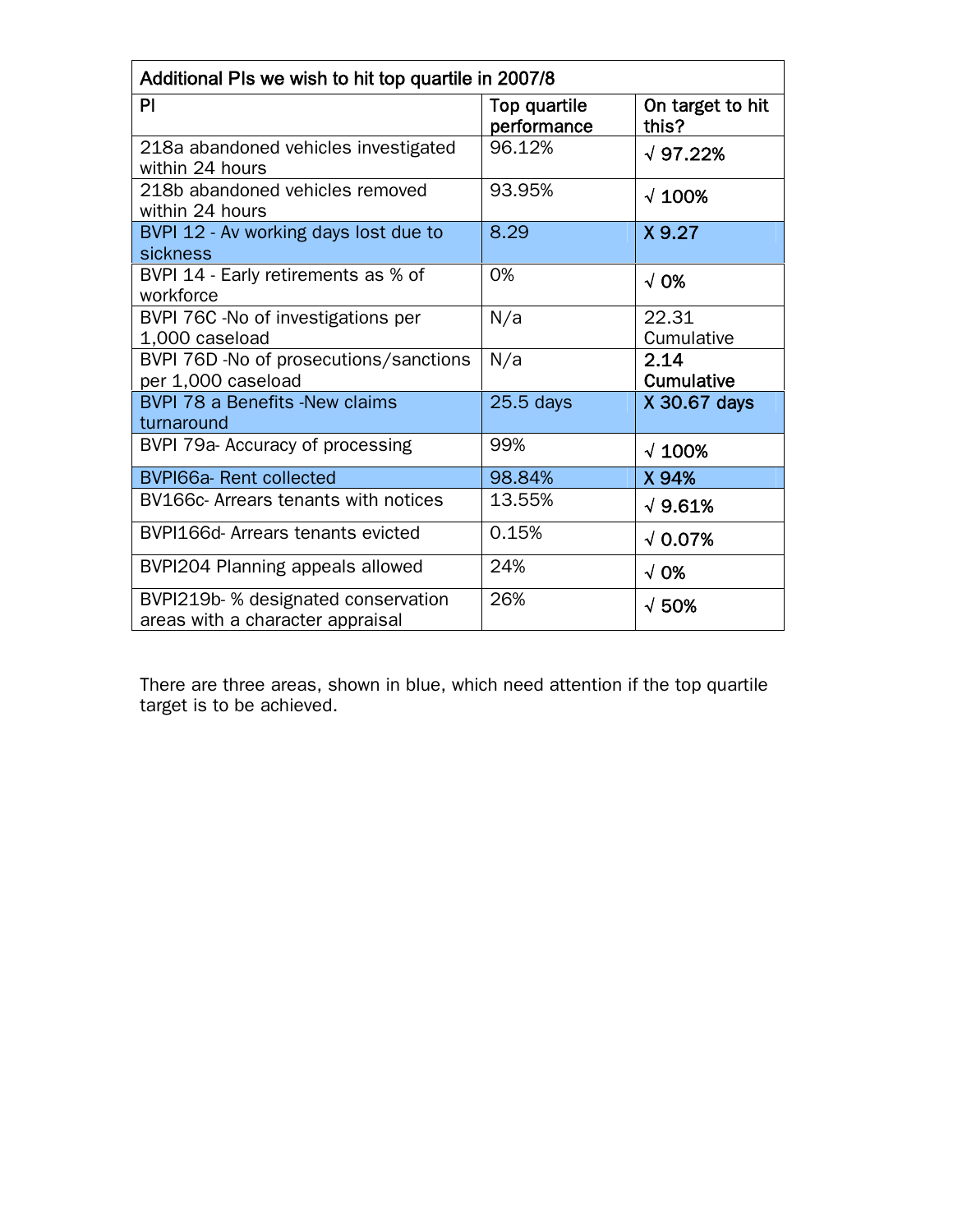## Areas identified for particular focus to improve performance

4.7 As in previous years, the Council has identified a number of PIs for special focus through performance improvement team activity. The picture of performance against these after the first quarter is as follows:

| <b>BVPI</b>                                   | Improving         | On target?                           | Comments                 |
|-----------------------------------------------|-------------------|--------------------------------------|--------------------------|
| <b>BV 156</b>                                 |                   | Year end target                      | Actions in place to hit  |
| DDA compliance -                              | $\leftrightarrow$ | is 42.25%;                           | year end target          |
| public buildings                              |                   | current                              |                          |
|                                               |                   | performance                          |                          |
|                                               |                   | 27.27%                               |                          |
| BVPI 82a and b                                |                   |                                      | Composting               |
| Recycling rates                               | ↑                 |                                      | performance remains      |
| BVPI 84 Kgs of                                | N/a               | Cumulative                           | good; recycling is       |
| <b>Household Waste</b>                        |                   |                                      | improving. Subject of    |
| collected                                     |                   |                                      | education campaign       |
|                                               |                   |                                      | and recent change to     |
|                                               |                   |                                      | waste policy             |
| <b>BVPI 66b Council</b>                       |                   | $\sqrt{}$                            | Current performance      |
| housing tenants with                          | ↑                 |                                      | of 5.08% exceeds year    |
| more than 7 weeks of                          |                   |                                      | end target               |
| rent arrears                                  |                   |                                      |                          |
| <b>BVPI 66c Council</b>                       | ↑                 | $\sqrt{ }$                           | 9.61% performance in     |
| tenants in arrears with                       |                   |                                      | first quarter has        |
| notices seeking                               |                   |                                      | achieved top quartile    |
| possession                                    |                   |                                      |                          |
| BVPI 212 Average Re-<br>Let times for Council | ↑                 | $\sqrt{ }$                           | 45 days in first quarter |
| owned homes                                   |                   |                                      | exceeds year end         |
|                                               |                   |                                      | target and is a 15 day   |
|                                               |                   |                                      | improvement on year      |
| Satisfaction with the                         |                   |                                      | end                      |
| overall Benefits Service                      |                   | To be measured again later in 2007/8 |                          |
| BV 109a % of major                            |                   |                                      | Significant              |
| planning applications                         | ↑                 | √                                    | improvement.             |
| decided in 13 weeks                           |                   |                                      | Performance              |
| BV 109b % of minor                            |                   |                                      | Improvement Team in      |
|                                               | ↑                 | √                                    | place since 2006/7       |
| planning applications<br>decided in 8 weeks   |                   |                                      | and service review       |
| BV 109c % of other                            |                   | X slightly                           | underway                 |
|                                               | ↑                 | short                                |                          |
| planning applications                         |                   |                                      |                          |
| decided in 8 weeks                            |                   |                                      |                          |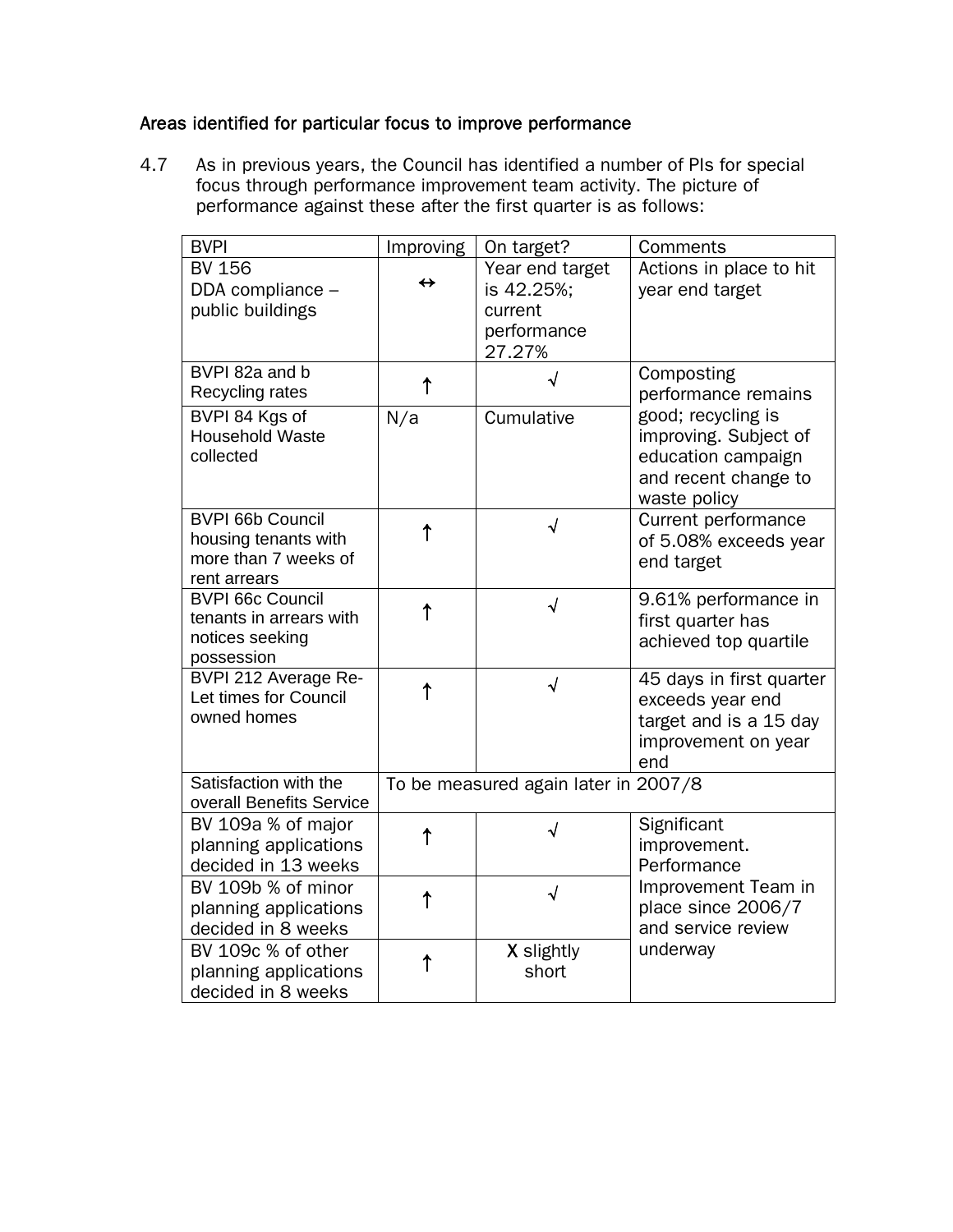### 5. Implications

#### 5.1 Financial Implications

This report has no direct financial implications; however performance is a factor in making financial decisions.

### 5.2 Legal Implications

This report has no direct legal implications

### 5.3 Policy Implications

Performance is a key component of the Audit Commission's CPA framework

#### 5.4 Risk Implications

A risk assessment has been carried out.

#### 6. Communications

Highlight messages about the current performance are being developed for communication to all staff. Directors are continuing to discuss performance in their own Directorates and management teams.

#### 7. Corporate Implications

## 7.1 Corporate Plan and Priorities

Performance against BVPIs contributes directly to Quality Services outcome 3 in the Corporate Plan: A consistently high level of service across the Council. High service performance contributes to all the Corporate Plan objectives.

#### 7.2 Service Plans

Performance targets are embedded in specific teams' Service Plans. Improving service performance is a driver of teams' priorities in any given year.

#### 7.3 Performance Management and Scrutiny

This report presents the quarterly position in terms of the Council's performance up to end of June 2007. This information will be used to determine what further work needs to be carried out in those areas, which may need special attention to generate further improvement.

## 7.4 Sustainability

There are no sustainability implications.

#### 7.5 Expenditure related to 'well-being' powers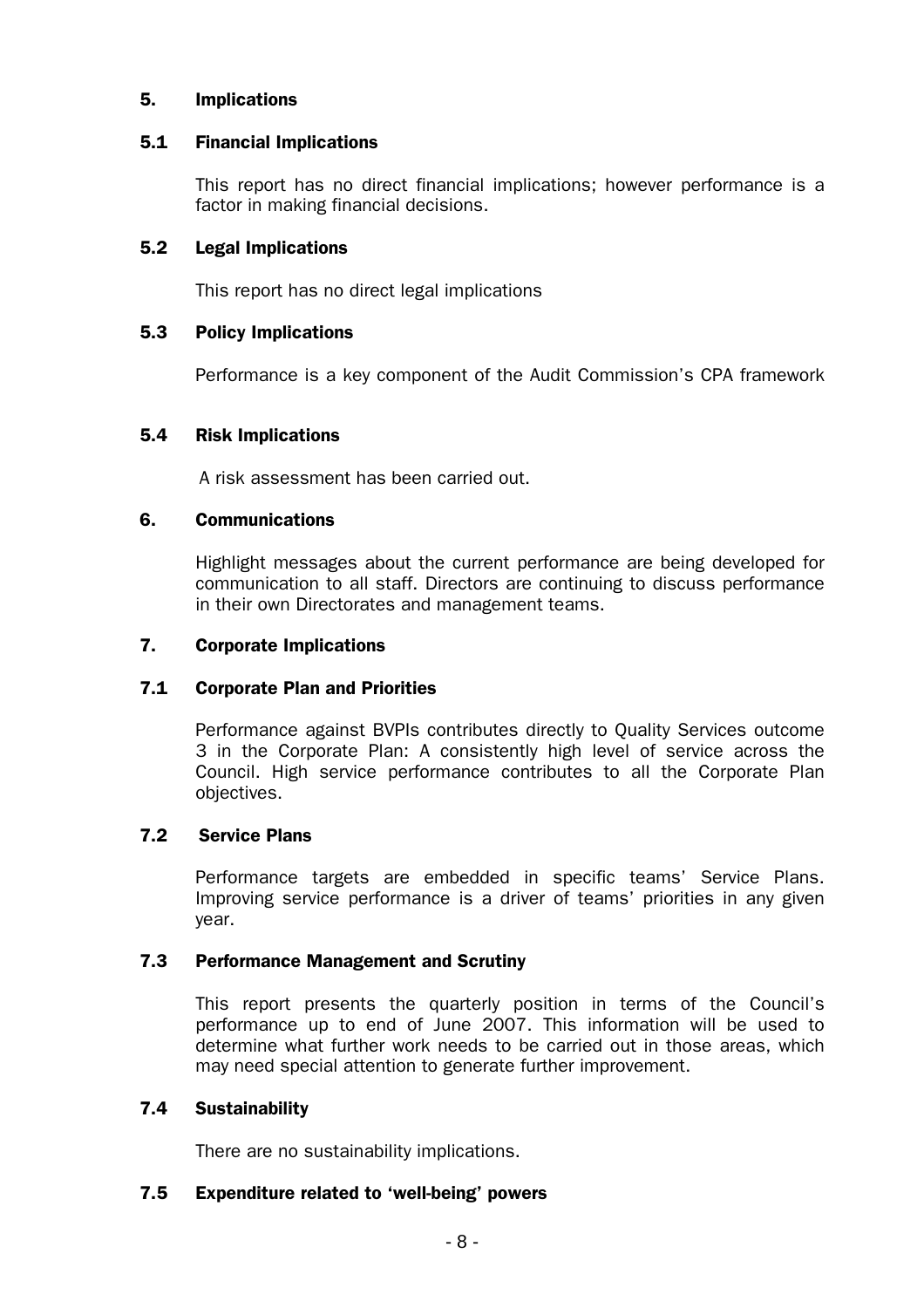There are no direct well being implications.

## 7.6 Human Resource Implications

There are no HR implications.

## 7.7 Information Technology

There are no I.T. implications.

## 7.8 Equality and Diversity

There are no direct Equality and Diversity implications.

## 7.9 Crime and Disorder

There are no direct crime and disorder implications.

## 7.9 Human Rights

There are no human rights implications.

## 7.10 Social Inclusion

There are no direct social inclusion implications.

## 7.11 Procurement

There are no specific procurement issues.

## 8. Conclusion

8.1 The first quarter of 2007/8 shows an encouraging start in terms of improvement in line with the targets set. The Council's services need to maintain this trend throughout 2007/8.

## 9. Recommendations

 Members are recommended to note and comment upon the Council's performance in the first quarter of 2007/8.

## Background Papers

Corporate Plan 2007-2010 Best Value Performance Plan 2006/7 Performance Washup Report June 2007 Quarterly BVPI pro formas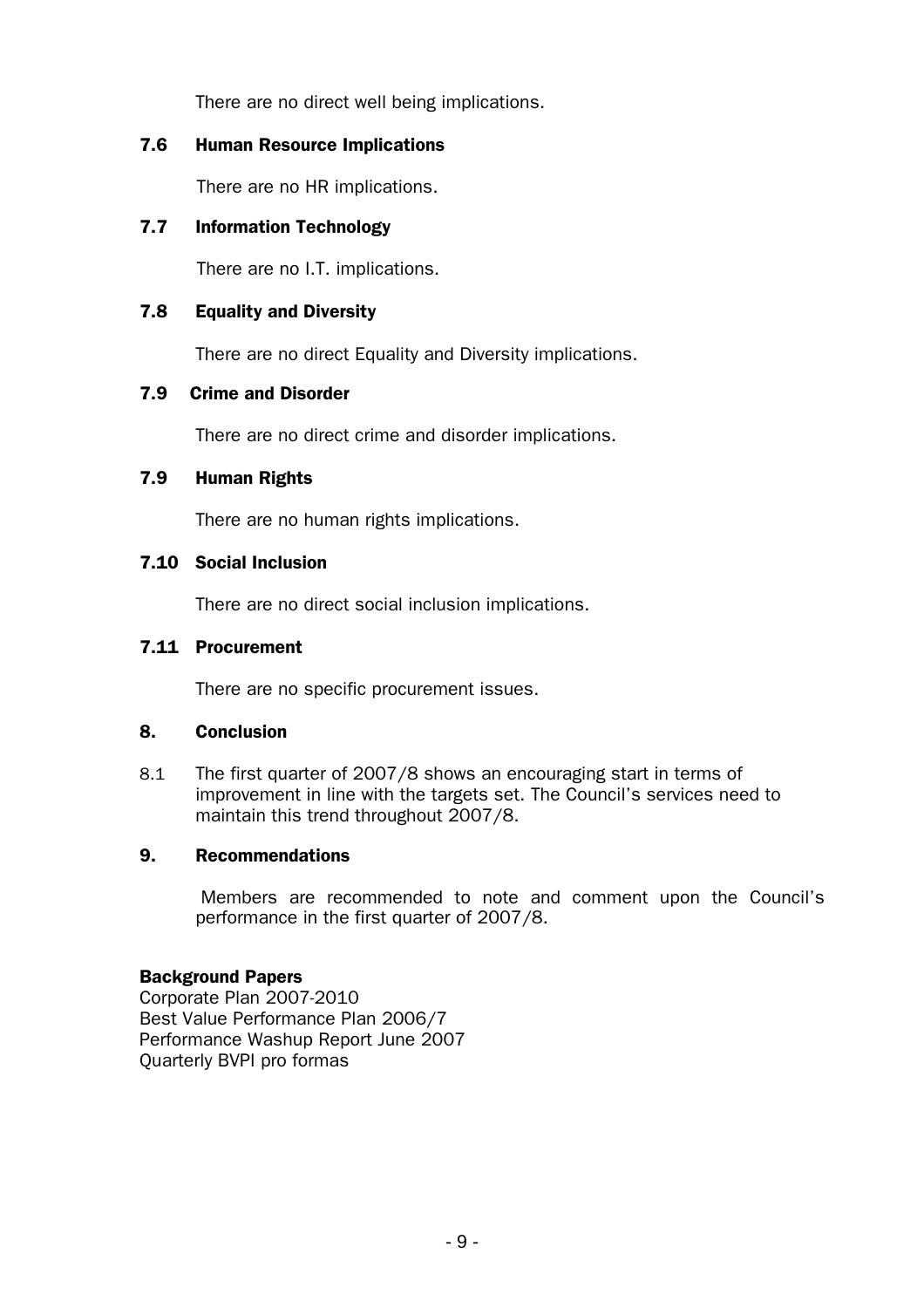# **BVPI results for the First Quarter 2007/2008 Appendix 1**

| <b>BVPI</b>                                                                                | Top<br>Quartile | <b>Bottom</b><br>Quartile | <b>Outturn</b><br>2006/07 | <b>Target</b><br>2007/08 | 1 <sup>st</sup><br>quarter | <b>Trend</b><br>against |
|--------------------------------------------------------------------------------------------|-----------------|---------------------------|---------------------------|--------------------------|----------------------------|-------------------------|
|                                                                                            |                 |                           |                           |                          |                            | outturn                 |
| BV2a - Level<br>of the<br>Equality<br>Standard for<br>LG                                   | N/A             | N/A                       | Level 2                   | Level 3                  | Level 2                    | Collected<br>annually   |
| $BV2b$ – The<br>duty to<br>promote<br>race equality                                        | 73%             | 42%                       | 58%                       | 58%                      | 58%                        | $\leftrightarrow$       |
| $BVS - % of$<br>invoices paid<br>within 30<br>days                                         | 97.30%          | 92.20%                    | 98.42%                    | 99%                      | 99.36%                     | $\uparrow$              |
| $BV9 -$<br>Percentage<br>of Council<br>Tax collected                                       | 98.53%          | 97.40%                    | 96.55%                    | 98.50%                   | 98.5%                      | $\uparrow$              |
| BV10 - % of<br><b>NNDR</b><br>collected                                                    | 99.30%          | 98.40%                    | 97.82%                    | 99.20%                   | 30.15%                     | Cumulative              |
| $BV11a - %$<br>of top 5% of<br>earners that<br>are women                                   | 31.25%          | 18.79%                    | 15.56%                    | 17%                      | 16.28%                     | $\uparrow$              |
| $\overline{BV11b-%}$<br>of top 5% of<br>earners from<br>ethnic<br>minority<br>communities  | 3.37%           | 0.00%                     | 0%                        | 2%                       | 0%                         | $\leftrightarrow$       |
| BV11c Top<br>5% of<br>earners that<br>have a<br>disability                                 | 5.91%           | 0.00%                     | 6.67%                     | 7%                       | 6.98%                      | $\uparrow$              |
| $BV12 -$<br>average<br>working<br>days/shifts<br>lost due to<br>sickness per<br><b>FTE</b> | 8.29            | 10.92                     | 8.59                      | 8                        | 9.27                       | ↓                       |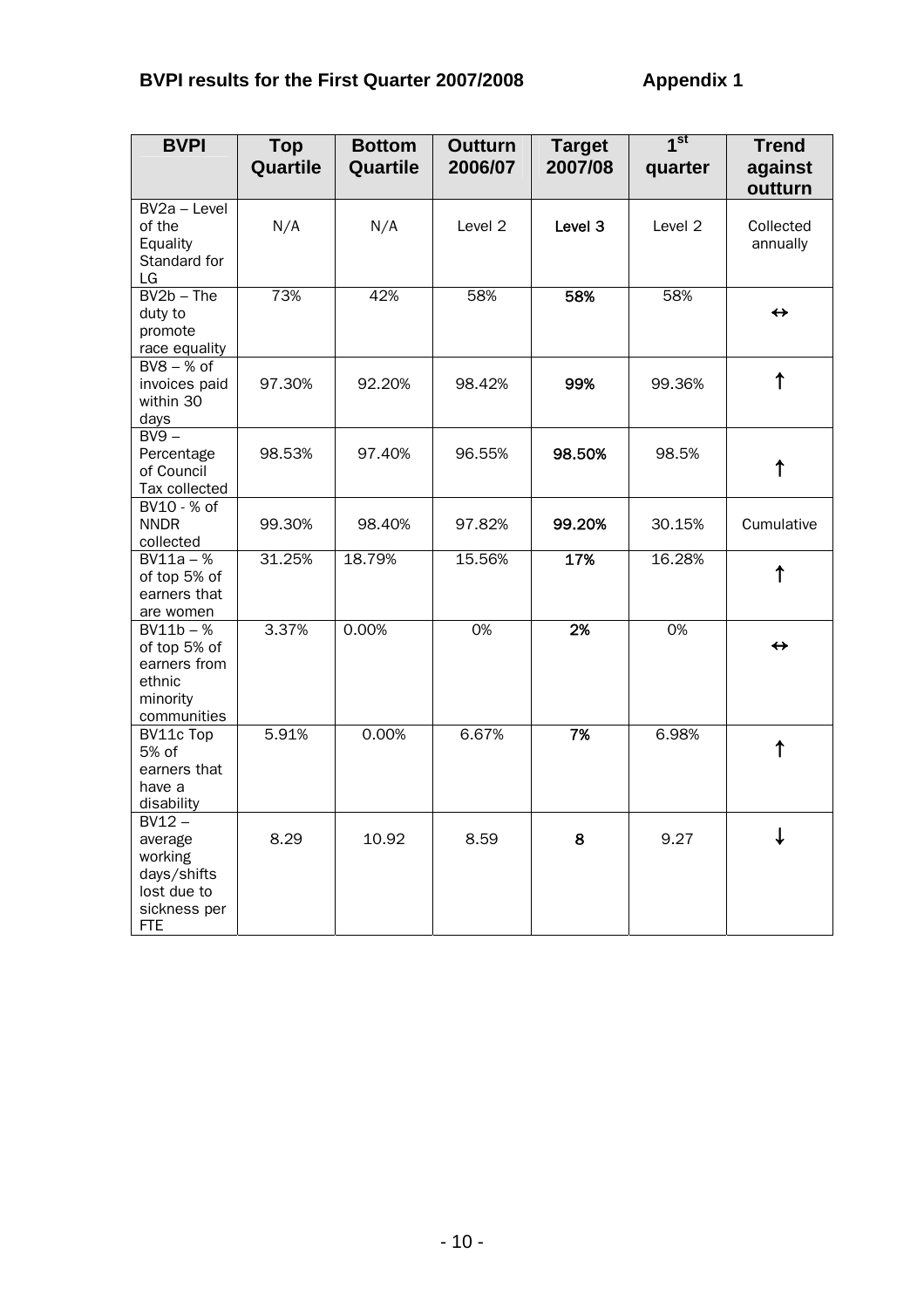| <b>BVPI</b>                                                                                         | <b>Top</b><br>Quartile | <b>Bottom</b><br>Quartile | <b>Outturn</b><br>2006/07 | <b>Target</b><br>2007/08 | 1 <sup>st</sup><br>quarter | <b>Trend</b><br>against<br>outturn |
|-----------------------------------------------------------------------------------------------------|------------------------|---------------------------|---------------------------|--------------------------|----------------------------|------------------------------------|
| $BV14 - Early$<br>retirements<br>as % of total<br>workforce                                         | 0.00%                  | 0.83%                     | 0%                        | 0%                       | 0%                         | $\leftrightarrow$                  |
| $BV15 - III$<br>health<br>retirements<br>as % of total<br>workforce                                 | 0.00%                  | 0.42%                     | 0.70%                     | 0%                       | 0.5%                       | $\uparrow$                         |
| BV16a - % of<br>Council<br>workers<br>declaring<br>they are<br>disabled                             | 4.37%                  | 2.13%                     | 4.06%                     | 4.5%                     | 4.12%                      | $\uparrow$                         |
| BV16b - % of<br>economically<br>active people<br>in LA area<br>who have a<br>disability             | N/A                    | N/A                       | 29%                       | N/A                      | 29%                        | Collected<br>annually              |
| BV17a - % of<br>council<br>workers from<br>minority<br>ethnic<br>communities                        | 2.7%                   | 0.8%                      | 0.2%                      | 0.5%                     | 0.2%                       | $\leftrightarrow$                  |
| $BV156 -$<br>Authority<br>buildings<br>open to the<br>public<br>accessible by<br>disabled<br>people | N/A                    | N/A                       | 27.27%                    | 42.25%                   | 27.27%                     | $\leftrightarrow$                  |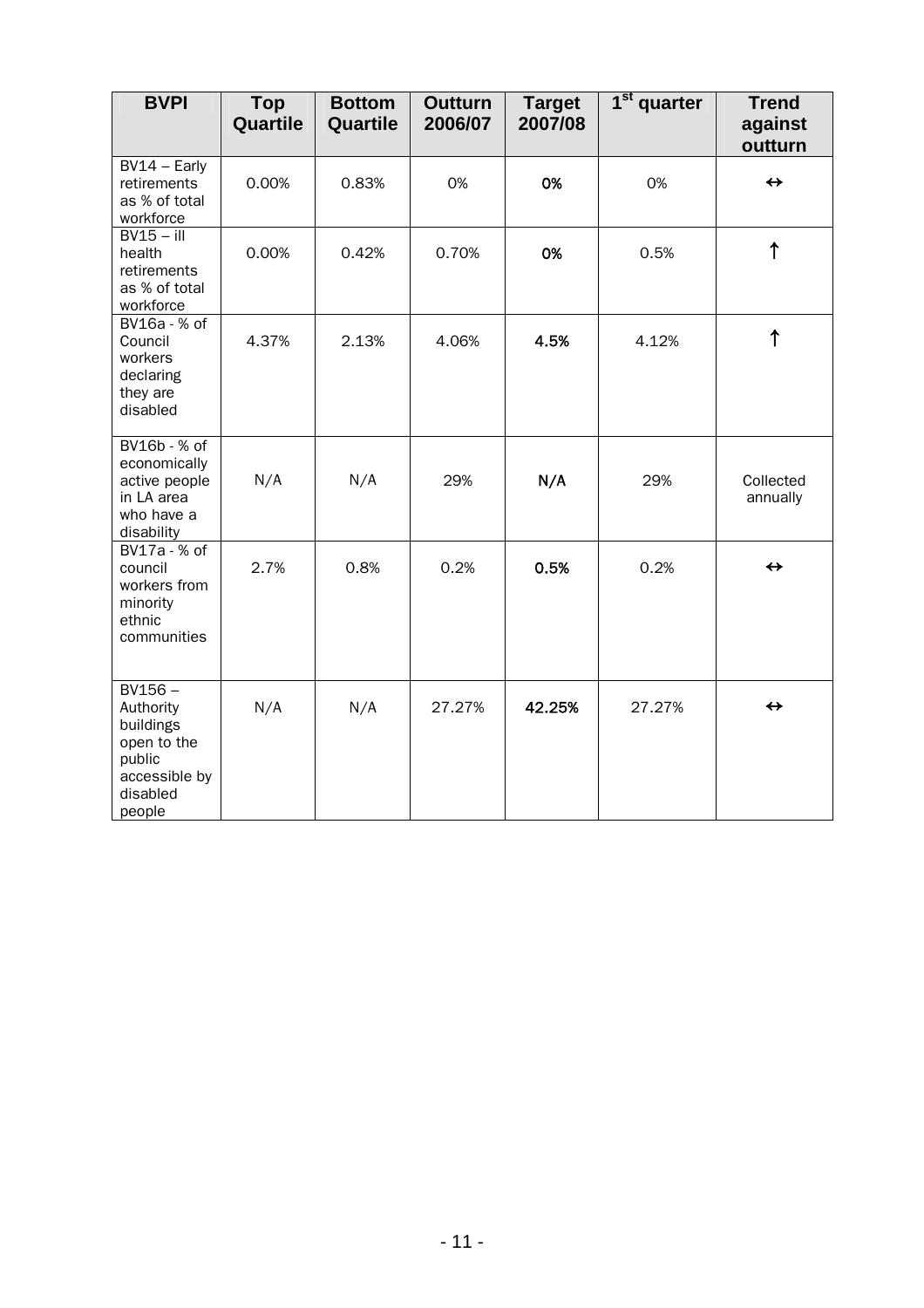| <b>BVPI</b>                                                                                                                                                       | <b>Top</b><br>Quartile | <b>Bottom</b><br>Quartile | <b>Outturn</b><br>2006/07 | <b>Target</b><br>2007/08 | 1 <sup>st</sup><br>quarter | <b>Trend</b><br>against<br>outturn |
|-------------------------------------------------------------------------------------------------------------------------------------------------------------------|------------------------|---------------------------|---------------------------|--------------------------|----------------------------|------------------------------------|
| $BV63 -$<br><b>Average SAP</b><br>energy<br>efficiency<br>rating of LA<br>owned<br>dwellings                                                                      | 69                     | 64                        | 64                        | 67                       | N/a                        | Collected<br>annually              |
| $BV64$ - The<br>number of<br>private sector<br>dwellings<br>vacant for 6<br>months and<br>reoccupied<br>from LA action                                            | 38                     | 4                         | 213                       | 71                       | 22                         | Cumulative                         |
| <b>BV66a-</b><br><b>Proportion of</b><br>rent collected                                                                                                           | 98.84%                 | 97.41%                    | 99.49%                    | 99.53%                   | 94%                        | $\downarrow$                       |
| BV66b Number<br>of local<br>authority<br>tenants with<br>more than 7<br>weeks of<br>(gross) rent<br>arrears as a %<br>of total<br>number of<br>council<br>tenants | 3.39%                  | 7.35%                     | 8.56%                     | 7.68%                    | 5.08%                      | ↑                                  |
| BV66c % of<br>local authority<br>tenants in<br>arrears who<br>have had<br>Notices<br>Seeking<br>Possession<br>served                                              | 13.55%                 | 35.81                     | 36.06%                    | 28%                      | 9.61%                      | $\uparrow$                         |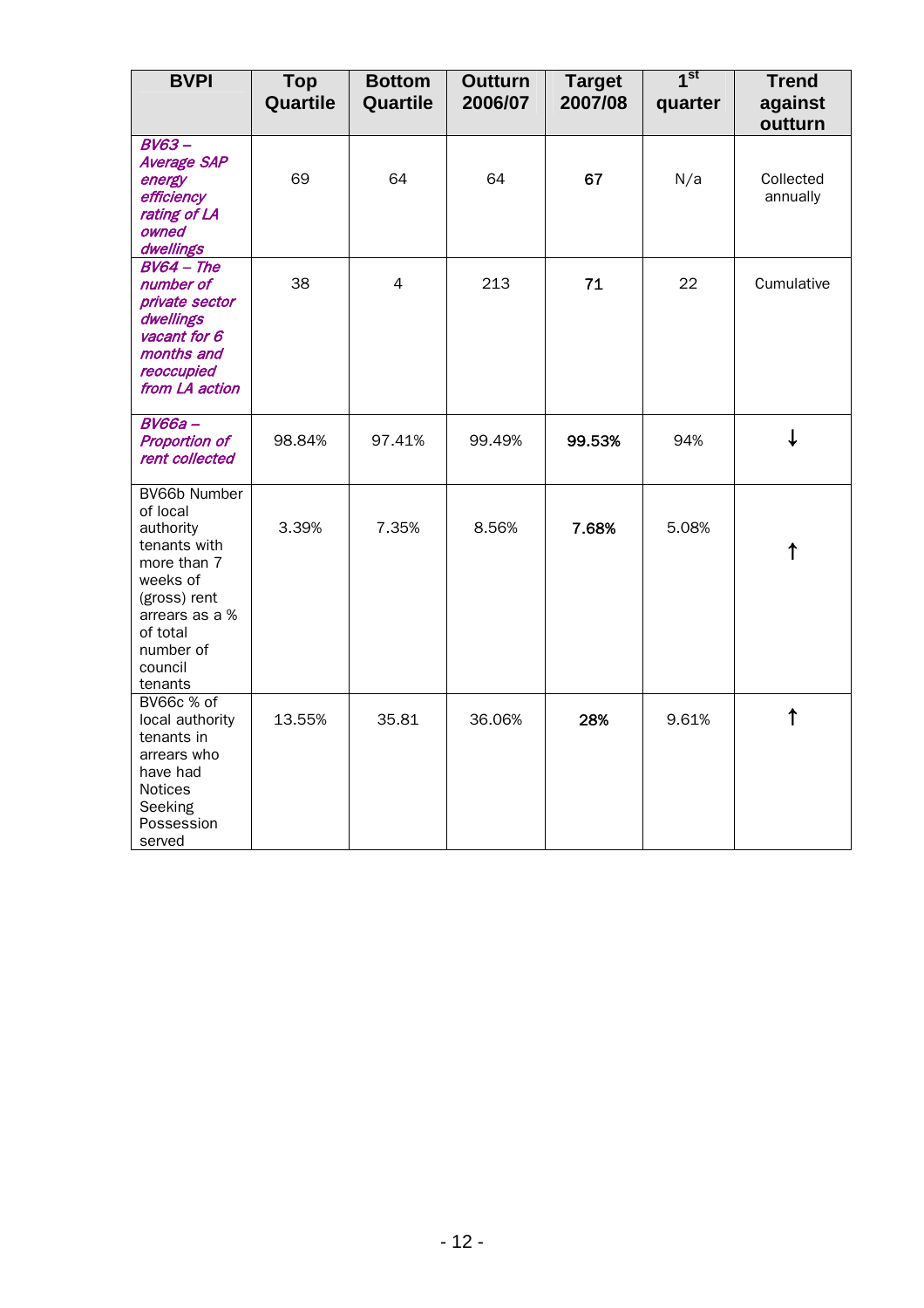| <b>BVPI</b>                                                                                                                                                                                       | <b>Top</b><br>Quartile | <b>Bottom</b><br>Quartile | <b>Outturn</b><br>2006/07 | <b>Target</b><br>2007/08 | 1 <sup>st</sup><br>quarter | <b>Trend</b><br>against<br>outturn |
|---------------------------------------------------------------------------------------------------------------------------------------------------------------------------------------------------|------------------------|---------------------------|---------------------------|--------------------------|----------------------------|------------------------------------|
| BV66d % of local authority<br>tenants evicted as a<br>result of rent arrears                                                                                                                      | $\Omega$               | $\Omega$                  | 0.43%                     | 0.38%                    | 0.07%                      | ↑                                  |
| <b>BV184a - Proportion of LA</b><br>homes that were non-<br>decent at 1 April 2005                                                                                                                | 12%                    | 39%                       | 81%                       | 90%                      | 89%                        | ↓                                  |
| BV184b - Percentage<br>change in proportion of<br>non-decent homes 2006-<br>2007                                                                                                                  | 28.9%                  | 1.6%                      | $-6.6%$                   | 1.0%                     | 0.4%                       | ↑                                  |
| BV212 Average time to re-<br>let council homes                                                                                                                                                    | 27                     | 49                        | 60                        | 55                       | 45                         | $\uparrow$                         |
| BV183b - Average length<br>of stay in hostel<br>accommodation                                                                                                                                     | 0.00                   | 18.48                     | 0                         | $\mathbf 0$              | 0                          | $\leftrightarrow$                  |
| BV202 - The number of<br>people sleeping rough on<br>a single night within the<br>area of the local authority                                                                                     | $\Omega$               | 4                         | $\mathbf{1}$              | $\mathbf 0$              | $0-6$                      | ↔                                  |
| BV213 homelessness<br>cases prevented                                                                                                                                                             | 5                      | $\mathbf{1}$              | $\mathbf{1}$              | 6                        | $\mathbf{1}$               | $\leftrightarrow$                  |
| BV76b - Number of fraud<br>investigators per 1000<br>caseload                                                                                                                                     | N/A                    | N/A                       | 0.32                      | 0.32                     | 0.32                       | $\leftrightarrow$                  |
| BV76c- Number of fraud<br>investigations per 1000<br>caseload                                                                                                                                     | N/A                    | N/A                       | 80.99                     | 81                       | 22.31                      | Cumulative                         |
| BV76d - Number of<br>prosecutions/<br>sanctions per 1000<br>caseload                                                                                                                              | N/A                    | N/A                       | 6.38                      | 6.38                     | 2.14                       | Cumulative                         |
| <b>BV78a</b> - Average time<br>for processing new<br><b>claims</b>                                                                                                                                | 25.5                   | 37.8                      | 30.8                      | 25                       | 30.67                      | ↑                                  |
| BV78b - Average time for<br>processing change of<br>circumstances                                                                                                                                 | 8.5                    | 16.7                      | 6.3                       | 6                        | 6.6                        |                                    |
| $BV79a - % of cases$<br>where the calculation was<br>correct                                                                                                                                      | 99.00                  | 96.80                     | 98.60%                    | 100%                     | 100%                       | ↑                                  |
| BV79b(i)- % of Housing<br>Benefit overpayments<br>recovered as a % of all HB<br>overpayments recoverable                                                                                          | 79.46%                 | 59.37%                    | 50.97%                    | 55%                      | 50.48%                     |                                    |
| BV79b (ii) HB<br>overpayments recovered<br>as a % of the total HB<br>overpayments outstanding<br>at the start of the year,<br>plus the amount of HB<br>overpayments identified<br>during the year | 41.22%                 | 28.35%                    | 33.89%                    | 40%                      | 25%                        |                                    |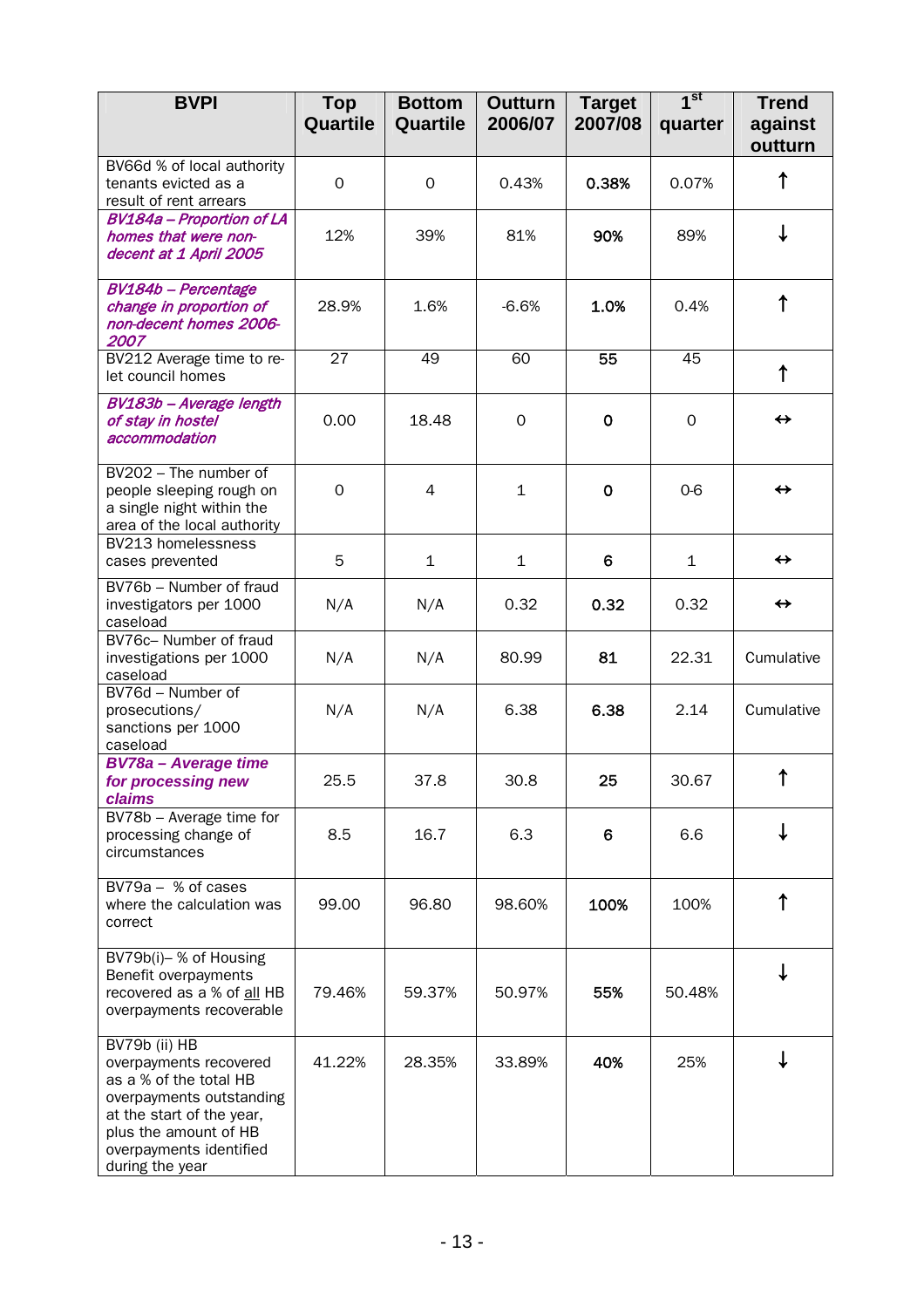| <b>BVPI</b>                                                                                                            | <b>Top</b><br>Quartile | <b>Bottom</b><br>Quartile | <b>Outturn</b><br>2006/07 | <b>Target</b><br>2007/08 | 1 <sup>st</sup><br>quarter | <b>Trend</b><br>against<br>outturn |
|------------------------------------------------------------------------------------------------------------------------|------------------------|---------------------------|---------------------------|--------------------------|----------------------------|------------------------------------|
| BV79b (iii) HB<br>overpayments written off<br>as a % of total payments<br>outstanding                                  | N/A                    | N/A                       | 16.68%                    | 17%                      | 0%                         |                                    |
| BV82a - % of the total<br>tonnage of household<br>waste arising sent for<br>recycling                                  | 21.72%                 | 14.79%                    | 13.12%                    | 14%                      | 15.04%                     | ↑                                  |
| BV82a (ii) - Total tonnage<br>of household waste<br>arisings which have been<br>sent by the Authority for<br>recycling | 9082.98                | 5279.84                   | 5616.34                   | 5694                     | 1723.95                    | Cumulative                         |
| BV82b - % of waste sent<br>for composting                                                                              | 14.67%                 | 2.68%                     | 20.65%                    | 20%                      | 22.50%                     | ↑                                  |
| BV82b (ii) - total tonnage<br>of household waste sent<br>for composting/treatment<br>by anaerobic digestion            | 6048.83                | 933.96                    | 8924.00                   | 8849                     | 2579.11                    | Cumulative                         |
| BV84 - kgs of household<br>waste collected per head                                                                    | 381.0kg                | 442.7kg                   | 458.7                     | 462                      | 122.8                      | Cumulative                         |
| BV84b % change from the<br>previous year -kgs of<br>household waste<br>collected per head of<br>population             | $-3.29%$               | 2.43%                     | $+0.37%$                  | 0%                       | $-0.32%$                   |                                    |
| BV86 - Cost of waste<br>collection per household                                                                       | £40.28                 | £52.88                    | £43.20                    | £47.60                   | £44.42                     | ↓                                  |
| $BV91a - K$ of the<br>population served by a<br>kerbside collection of<br>recycling                                    | 100%                   | 94.0%                     | 100%                      | 100%                     | 100%                       | ↔                                  |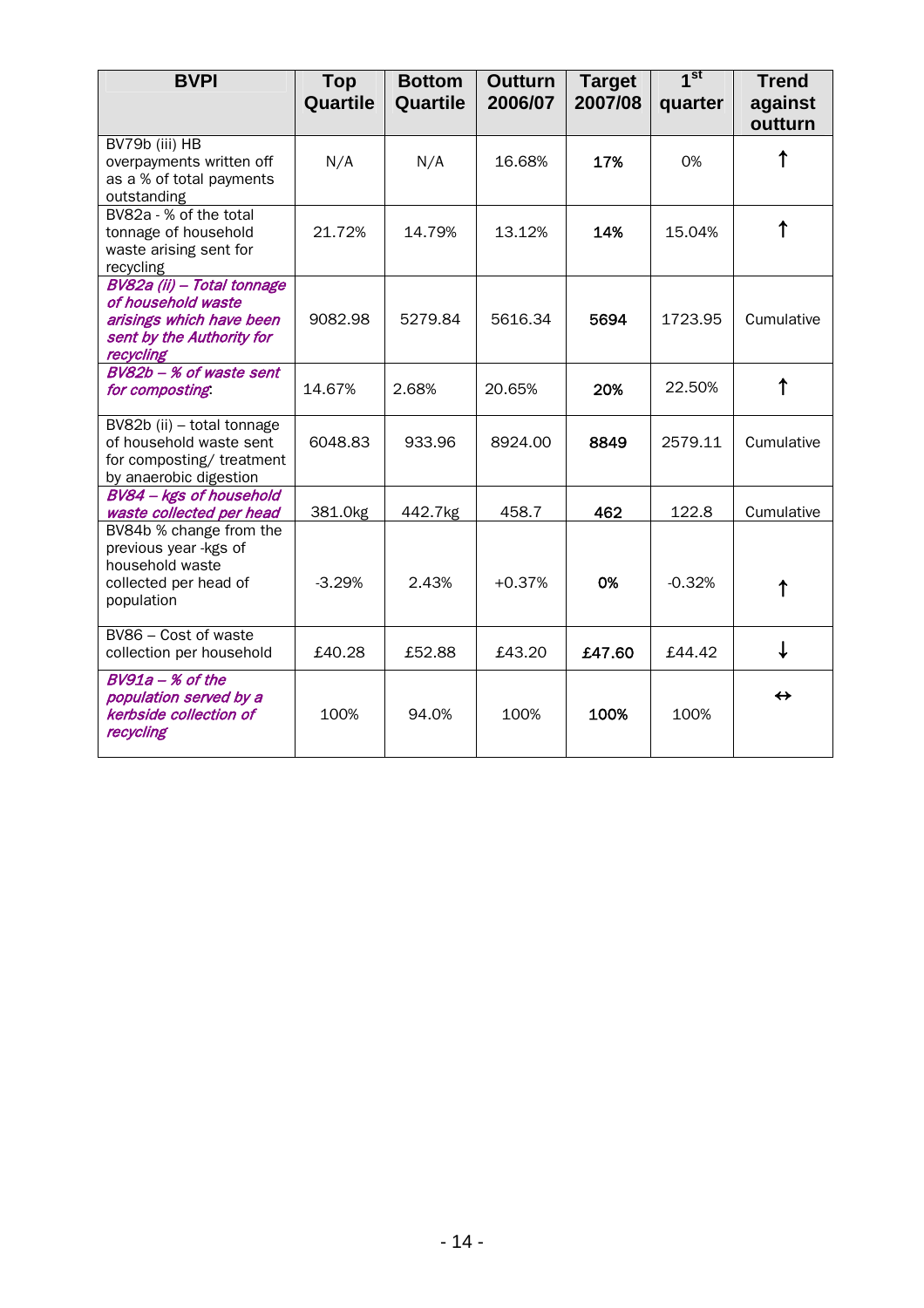| <b>BVPI</b>                                                                                                                                                  | <b>Top</b><br>Quartile | <b>Bottom</b><br>Quartile | <b>Outturn</b><br>2006/07 | <b>Target</b><br>2007/08 | 1 <sup>st</sup><br>quarter | <b>Trend</b><br>against      |
|--------------------------------------------------------------------------------------------------------------------------------------------------------------|------------------------|---------------------------|---------------------------|--------------------------|----------------------------|------------------------------|
| BV91b - % of<br>household<br>residents<br>served by<br>kerbside<br>collection of at<br>least two<br>recyclables                                              | 100%                   | 92.3%                     | 100%                      | 100%                     | 100%                       | outturn<br>$\leftrightarrow$ |
| <b>BV199-</b><br>proportion of<br>relevant<br>land/highway<br>assessed as<br>having<br>combined<br>deposits of<br>litter & detritus                          | 5.0%                   | 19.0%                     | 15%                       | 13%                      | 15%                        | ↔                            |
| BV199b % of<br>relevant land<br>and highways<br>where<br>unacceptable<br>levels of<br>graffiti are<br>visible                                                | 0%                     | 4%                        | 8%                        | 6%                       | 6%                         | $\uparrow$                   |
| BV199c % of<br>relevant land<br>and highways<br>where<br>unacceptable<br>levels of fly-<br>posting are<br>visible                                            | 0%                     | 1%                        | 1%                        | 0%                       | 1%                         | ↔                            |
| <b>BV199d</b><br>Reduction in<br>incidents/incre<br>ase in<br>enforcement<br>actions in<br>relation to fly-<br>tipping                                       | N/A                    | N/A                       | $\mathbf{1}$              | $\mathbf 1$              | $\mathbf{1}$               | ↔                            |
| <b>BV166 - Score</b><br>against the<br>checklist of<br>enforcement<br>best practice<br>for<br>enforcement<br>best practice<br>for<br>environmental<br>health | 98.7%                  | 80.0%                     | 100%                      | 100%                     | 100%                       | $\leftrightarrow$            |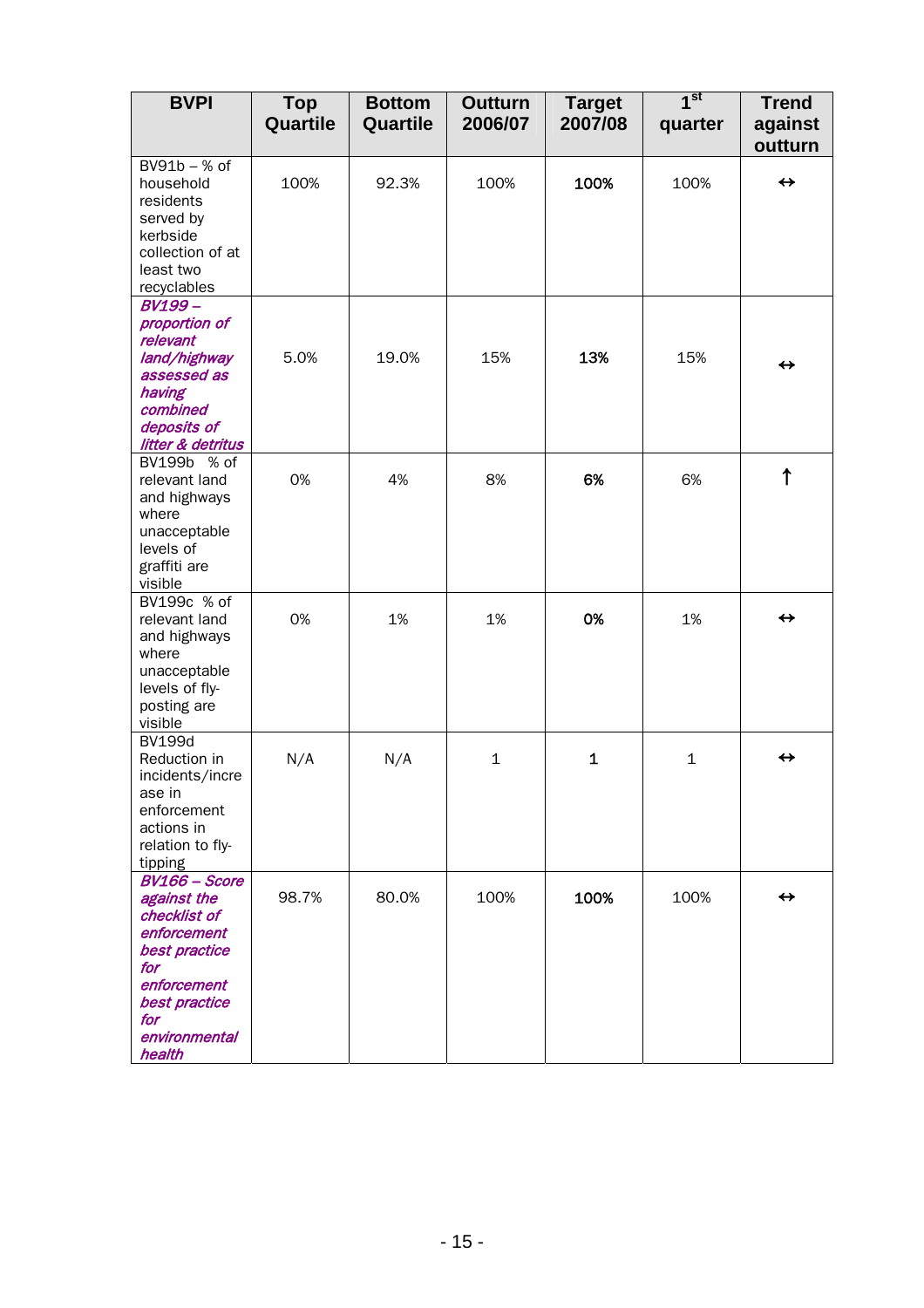| <b>BVPI</b>                                                                                                                                                        | <b>Top</b><br>Quartile | <b>Bottom</b><br>Quartile | <b>Outturn</b><br>2006/07 | <b>Target</b><br>2007/08 | 1 <sup>st</sup><br>quarter | <b>Trend</b><br>against<br>outturn |
|--------------------------------------------------------------------------------------------------------------------------------------------------------------------|------------------------|---------------------------|---------------------------|--------------------------|----------------------------|------------------------------------|
| <b>BV216a</b><br>Number of<br>"sites of<br>potential<br>concern" with<br>respect to land<br>contamination                                                          | N/A                    | N/A                       | 370                       | 360                      | 364                        | ↑                                  |
| <b>BV216b</b><br>Number of<br>sites where<br>remediation of<br>the land is<br>necessary as a<br>% of all "sites<br>of potential<br>concern"                        | 8%                     | 1%                        | 7%                        | 2%                       | 2%                         |                                    |
| BV217 % of<br>pollution<br>control<br>improvements<br>to existing<br>installations<br>completed on<br>time                                                         | 100%                   | 85%                       | 100%                      | 100%                     | 0%                         | Collected<br>annually              |
| BV218a % of<br>new reports of<br>abandoned<br>vehicles<br>investigated<br>within 24hrs of<br>notification                                                          | 96.12%                 | 71.58%                    | 90.67%                    | 100%                     | 97.22%                     | ↑                                  |
| BV218b % of<br>abandoned<br>vehicles<br>removed within<br>24 hrs from<br>the point at<br>which the<br>authority is<br>legally entitled<br>to remove the<br>vehicle | 93.95%                 | 56.53%                    | 96.36%                    | 100%                     | 100%                       |                                    |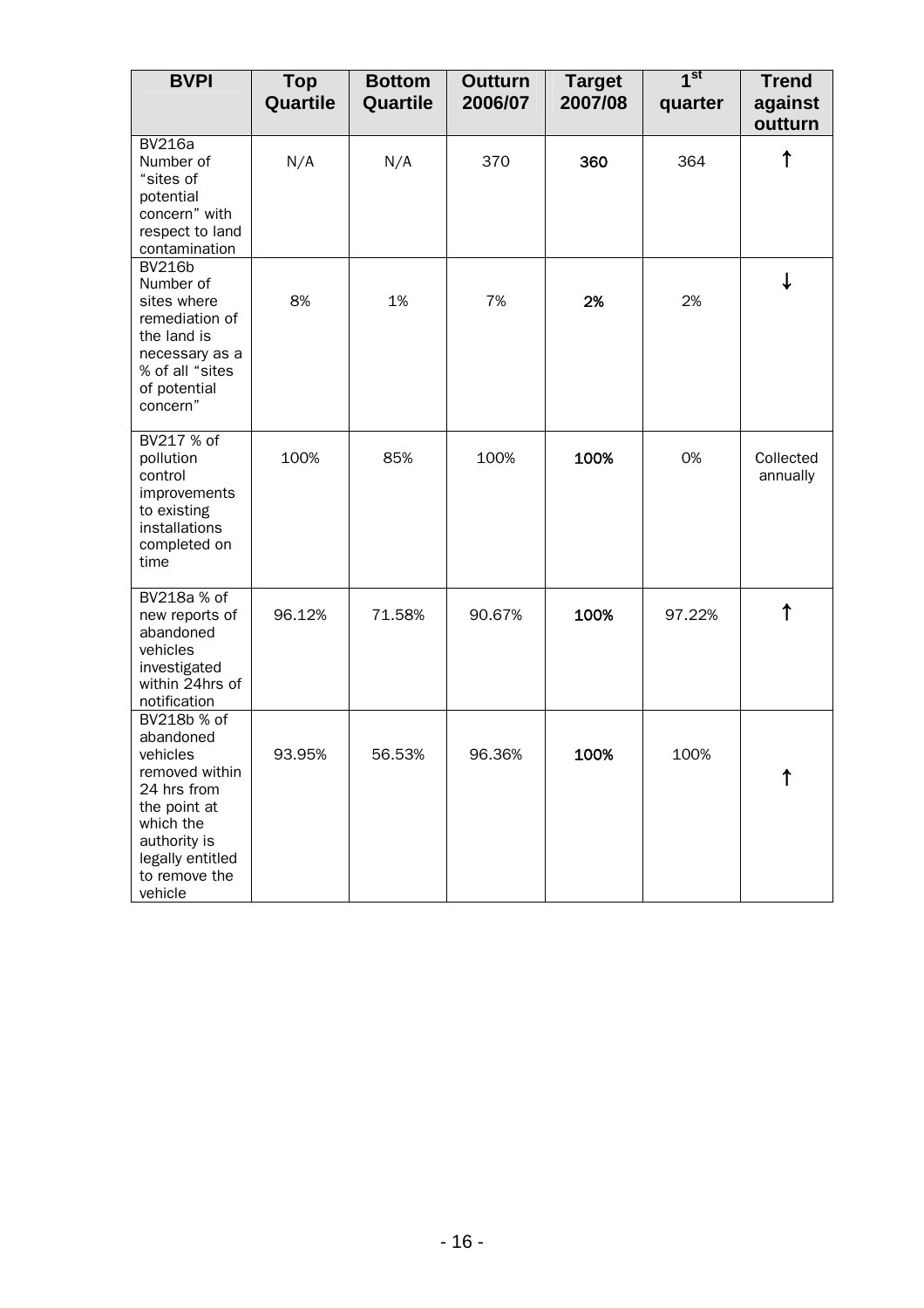| <b>BVPI</b>                                                                                                                                                             | <b>Top</b><br>Quartile | <b>Bottom</b><br>Quartile | <b>Outturn</b><br>2006/07 | <b>Target</b><br>2007/08 | 1 <sup>st</sup><br>quarter | <b>Trend</b><br>against<br>outturn |
|-------------------------------------------------------------------------------------------------------------------------------------------------------------------------|------------------------|---------------------------|---------------------------|--------------------------|----------------------------|------------------------------------|
| BV106-<br>Percentage of<br>new homes<br>built on<br>previously<br>developed land                                                                                        | 89.67%                 | 57.36%                    | 87.58%                    | 90%                      | 89.36%                     |                                    |
| <b>BV109 a)</b><br>Percentage of<br>major Planning<br>applications,<br>determined in<br>13weeks<br>(Govt target<br>60%)                                                 | 74.75%                 | 58.05%                    | 63.89%                    | 69%                      | 75%                        | ↑                                  |
| <b>BV109 b)</b><br>Percentage of<br>minor Planning<br>applications<br>determined in<br>8 weeks (Govt<br>target 65%)                                                     | 80.39%                 | 68.60%                    | 68.69%                    | 74%                      | 75%                        | ↑                                  |
| BV109 c) other<br>Planning<br>applications<br>determined in<br>8 weeks(Govt<br>target 80%)                                                                              | 91.61%                 | 83.85%                    | 80.83%                    | 92%                      | 89.78%                     | ↑                                  |
| BV200a-<br>Submission of<br>a Local<br>Development<br>Scheme (LDS)<br>by 28 <sup>th</sup> March<br>2005 and<br>thereafter<br>maintain a 3-<br>year rolling<br>programme | N/A                    | N/A                       | Yes                       | <b>Yes</b>               | Yes                        | $\leftrightarrow$                  |
| BV200b-<br>Meeting the<br>milestones<br>which the<br>current Local<br>Development<br>Scheme (LDS)<br>sets out                                                           | N/A                    | N/A                       | Yes                       | Yes                      | Yes                        | ↔                                  |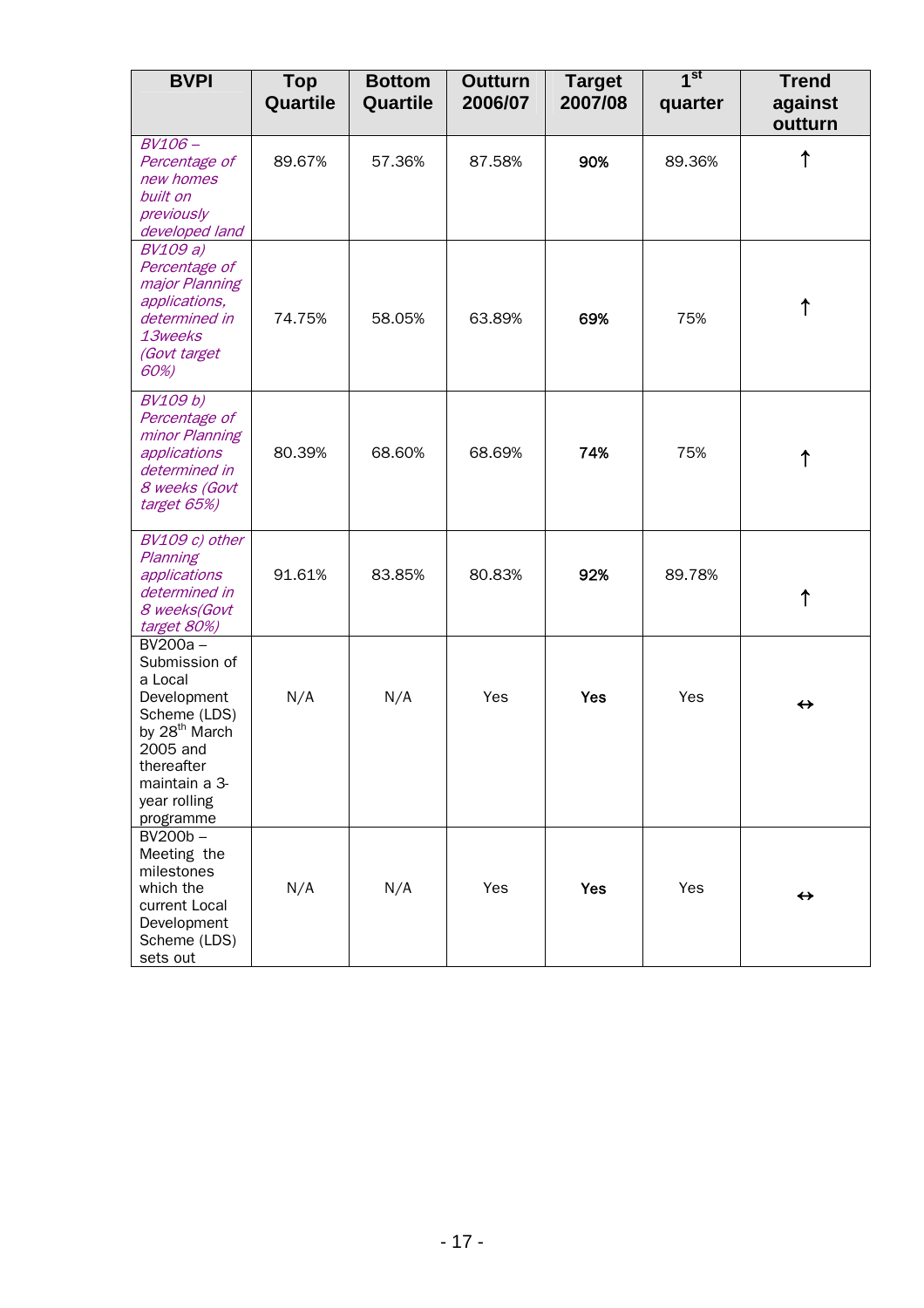| <b>BVPI</b>                                                                                                                                            | <b>Top</b><br>Quartile | <b>Bottom</b><br>Quartile | <b>Outturn</b><br>2006/07 | <b>Target</b><br>2007/08 | 1 <sup>st</sup><br>quarter | <b>Trend</b><br>against<br>outturn |
|--------------------------------------------------------------------------------------------------------------------------------------------------------|------------------------|---------------------------|---------------------------|--------------------------|----------------------------|------------------------------------|
| $BV204 -$<br>Percentage of<br>appeals<br>allowed<br>against the<br>authority's<br>decision to<br>refuse<br>planning<br>applications                    | 25%                    | 36.1%                     | 54.6%                     | 25%                      | 0%                         | ↑                                  |
| $BV205 -$<br>Quality of<br>planning<br>services<br>checklist                                                                                           | 94.4%                  | 83.3%                     | 100%                      | 100%                     | 100%                       | $\leftrightarrow$                  |
| BV219b % of<br>conservation<br>areas with an<br>up to date<br>character<br>appraisal                                                                   | 26%                    | 0%                        | 50%                       | 75%                      | 50%                        | $\leftrightarrow$                  |
| $BV126 -$<br>Domestic<br>burglaries per<br>1,000<br>households<br>and %<br>detected                                                                    | 5.7                    | 9.6                       | 11.9                      | 11.6                     | 15.7                       | ↓                                  |
| $BV127a -$<br>Violent crimes<br>per 1,000<br>population in<br>the local<br>authority area                                                              | 11.1                   | 18.6                      | 20.3                      | 10.2                     | 15.5                       | ↑                                  |
| $BV127b -$<br>Robberies per<br>1,000<br>population in<br>the local<br>authority area                                                                   | 0.2                    | 0.7                       | 0.4                       | 0.3                      | 0.26                       | ↑                                  |
| $BV128 -$<br>Vehicle crimes<br>per year per<br>1,000<br>population in<br>the local<br>authority area                                                   | 6.4                    | 10.5                      | 11.7                      | 11.6                     | 11.28                      | ↑                                  |
| $BV174 - The$<br>number of<br>racial incidents<br>reported to the<br>local authority,<br>and<br>subsequently<br>recorded, per<br>100,000<br>population | N/A                    | N/A                       | 4.29                      | 20                       | $\mathsf{O}\xspace$        | N/a                                |